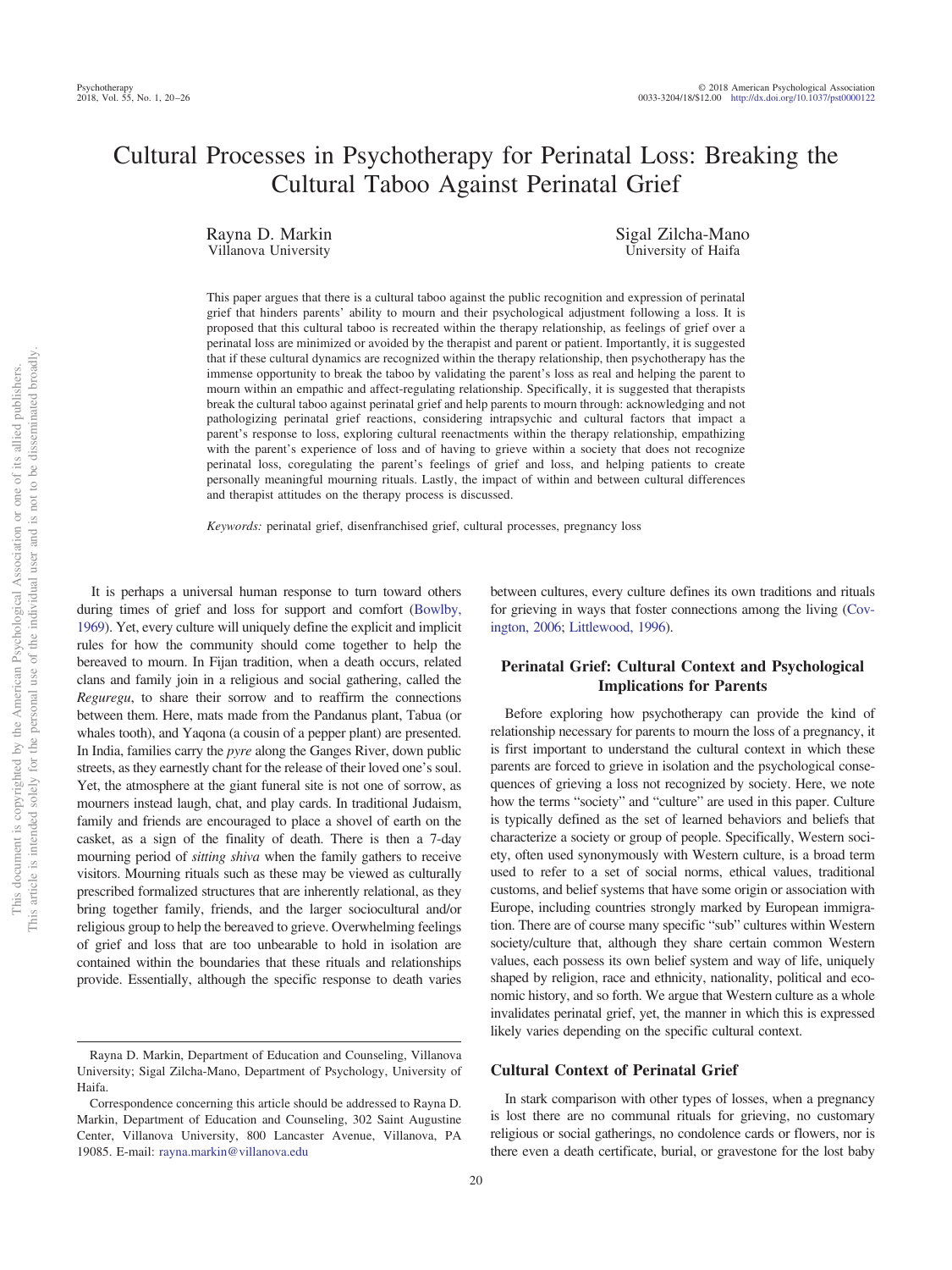[\(Frost & Condon, 1996;](#page-5-3) [Keren, 2010\)](#page-5-4). *Perinatal loss*, which is a broad term encompassing miscarriage, induced abortion following the ultrasound diagnosis of a lethal anomaly after 24 weeks gestation, stillbirth, and death shortly after birth, is the *only* type of loss in Western society for which there are no culturally sanctioned rituals or traditions to help the bereaved to say good-bye [\(Layne, 2003;](#page-5-5) [Keren, 2010\)](#page-5-4). Without clear and customary mourning rituals, parents are left not knowing how to mourn, deprived of their right to mourn, and feeling as if their grief is not recognized by society [\(Lang et al., 2011\)](#page-5-6). Instead, there is an active culture of denial and intellectualization that discourages parents from grieving [\(Frost & Condon, 1996\)](#page-5-3). For this reason, perinatal loss is often called the "silent" or "invisible" loss [\(Lang et al., 2011\)](#page-5-6). Miscarriage in particular is seen as a "non-event" and the fetus is viewed as a "non-person" [\(Frost & Condon, 1996\)](#page-5-3). Close family and friends as well as the medical establishment typically reassure grieving parents that the loss was for the best, that "it" happens all the time, and encourage them to move on and try again, minimizing and invalidating parents' grief [\(Lang et al., 2011\)](#page-5-6). From this, *perinatal grief*, or a parent's emotional reaction following a perinatal loss, has been likened to [Doka's \(1989\)](#page-5-7) concept of *disenfranchised grief*, which is used to describe the experience of loss, or a state of bereavement, not openly acknowledged, publicaly mourned, or socially supported. Western society's lack of recognition of perinatal loss sends an implicit message to parents that their grief is not real, should not be publicaly expressed, and should be coped with in isolation [\(Lang et al.,](#page-5-6) [2011\)](#page-5-6). In effect, there is a *cultural taboo* against the public expression and recognition of perinatal grief that leaves parents feeling isolated, alienated, and without the usual customs for mourning [\(Layne, 2003\)](#page-5-5). As a result, grieving parents are forced to cope in isolation, thwarting their capacity to mourn and subsequent psychological adjustment.

# **Psychological Impact**

Because of the taboo status of perinatal loss in Western cultures, grieving parents are left with the daunting task of reconciling their intense feelings of loss with society's lack of validation and support [\(Lang et al., 2011\)](#page-5-6). More specifically, research clearly reveals that pregnancy loss is often a traumatic event in a woman's life, leading to symptoms of psychological avoidance, intrusion, and hyperarousal, comparable with other types of trauma. Additionally, studies have found that following a pregnancy loss, women often report symptoms of depression, anxiety, and grief that may extend for years, even beyond a subsequent pregnancy. Despite the fact that Western cultures view miscarriage as a nonevent, research shows that women often attach to the fetus relatively early on in the pregnancy and experience intense grief and despair upon miscarrying. Several studies suggest that men also grieve the loss of a pregnancy, but that their grief responses often differ from those of their partners (see [Diamond](#page-5-8) [& Diamond, 2016](#page-5-8) for a review on the psychological effects of perinatal loss). In sum, despite the fact that studies show the devastating impact of perinatal loss on parents, others generally view it as less traumatic than other types of loses. This lack of recognition from important others complicates parents' adjustment following a loss [\(Lang et al., 2011\)](#page-5-6).

# **Cultural Opportunities in Psychotherapy for Perinatal Loss**

# **Acknowledging and Not Pathologizing Perinatal Grief: Accounting for Cultural Factors**

Clinicians should understand that the complexities involved in grieving a pregnancy loss exist on a psychological and sociocultural level [\(Keren, 2010\)](#page-5-4). Parents are forced to grieve the loss of a pregnancy within a cultural context that forbids talking about pregnancy loss and prohibits the expression of perinatal grief in public circles [\(Covington, 2006\)](#page-5-1). Given this, it is no wonder that studies have found that perinatal grief is often chronic, severe, and long-lasting, and that it does not show the typical linear decline over time as found with other types of grief [\(Lin & Lasker, 1996\)](#page-5-9). Because of the long-lasting and severe nature of perinatal grief, it is often described as *pathological grief*, particularly among women. For example, studies suggest that 20–30% of women experience significant psychiatric morbidity following a perinatal loss [\(Zeanah, 1989\)](#page-6-0). The authors argue that these so called "pathological grief" reactions are less a result of intrapsychic deficiencies or conflicts as often assumed, and more a consequence of parents feeling shun from society and deprived of the usual cultural structures and support systems for mourning. In our view, perinatal grief itself is not problematic, but a natural reaction to the loss of an attachment object. What remains problematic is society's response to perinatal grief, which is to actively avoid and discourage it. Grieving parents may seek therapy after a perinatal loss for the understanding, validation, and emotional containment typically received by family, friends, and religious or cultural groups after other types of loses. Deprived of culturally sanctioned mourning rituals, parents may enter therapy feeling stuck in their grief or depression but completely lost as to how to mourn and move-on. When the therapist solely focuses on intrapsychic causes and minimizes cultural factors contributing to the parent's unresolved grief, then the parent/patient becomes overpathologized and the therapist becomes yet another person who does not understand the patient's experience of loss.

# **Breaking the Taboo Against Perinatal Grief Within the Therapy Relationship**

When a woman loses a pregnancy she not only loses a baby, $<sup>1</sup>$ </sup> she also loses her emerging social status and role as a mother in the process of becoming. Having gone from what many cultures perceive to be the sacred social status of "expecting mother" to some undefined and unrecognized social status of a "mother without a baby," she is challenged to mourn the loss of her child and her hopes and dreams for the future, alongside the loss of belongingness and status within society. After the loss of a pregnancy,

<sup>&</sup>lt;sup>1</sup> Research shows that women vary to the degree that they perceive the fetus as a real baby with an identity; the more a woman perceives her fetus as a person/baby, the more intense her grief reaction is likely to be upon a loss [\(Hutti, 1992\)](#page-5-10). Women in Western industrialized countries, where pregnancy loss is less common due to changes in medicine and science, are more likely to think of the fetus as a baby and to attach early on in the pregnancy than in developing countries were pregnancy loss is still relatively common [\(Covington, 2006\)](#page-5-1).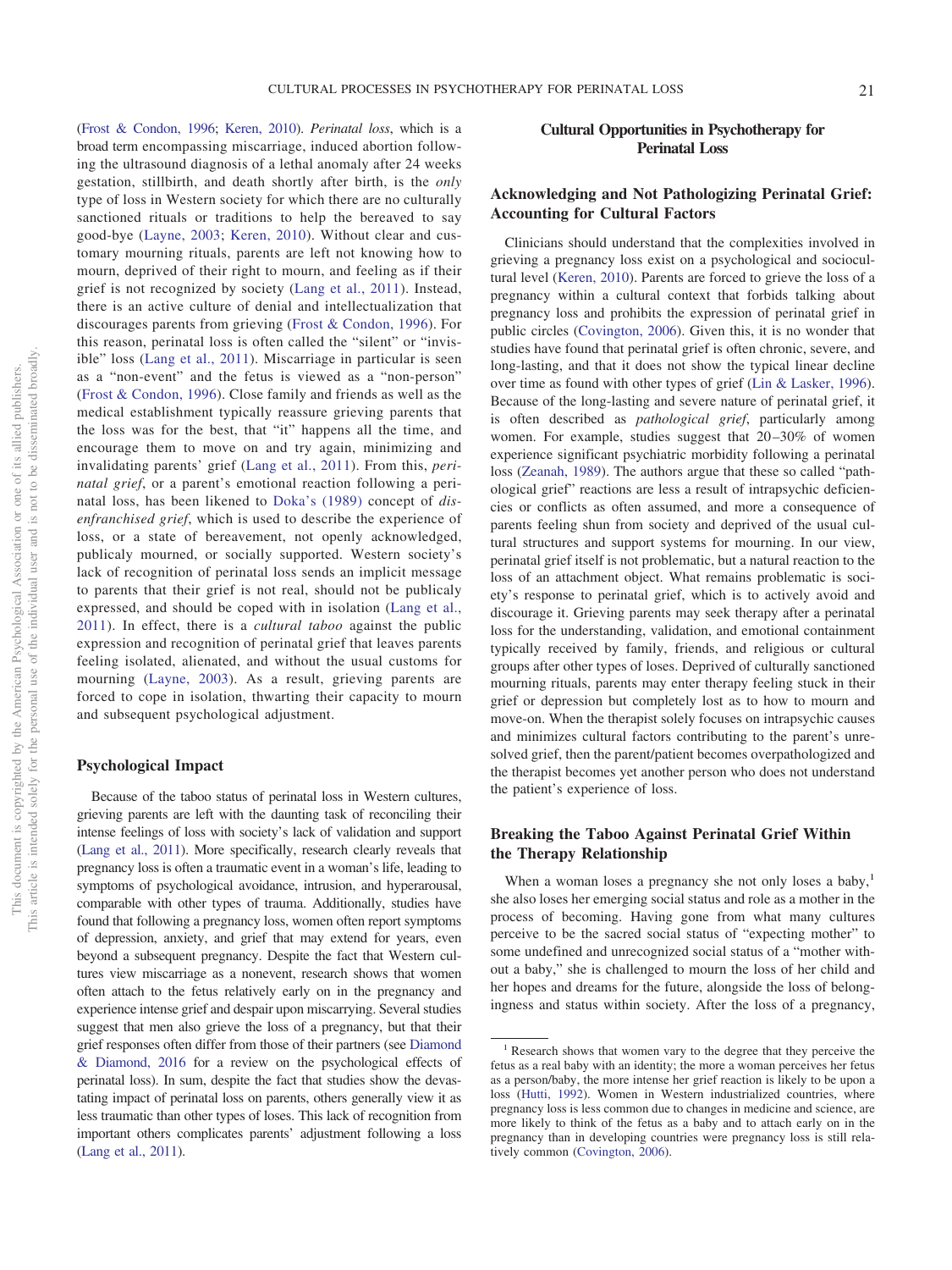society does not recognize the woman as a mother, as she has no living baby, yet she no longer feels like a single woman, leaving her to feel marginalized and misunderstood [\(Côté-Arsenault &](#page-5-11) [Brody, 2009;](#page-5-11) [Layne, 2003\)](#page-5-5). Psychotherapy can help these patients mourn the loss of a baby that society tells them never existed. Yet, this requires the therapist and patient to be aware of, acknowledge, and directly defy the taboo status of perinatal grief, validating the loss as real and openly expressing feelings of grief and loss. Here, it is proposed that through providing grieving parents with a relationship in which to mourn conjointly rather than in isolation, the therapy relationship acts as a vehicle for breaking the cultural taboo and for expressing adaptive feelings of grief. For, it is within a relationship with a trusted and empathic other that the grieving parent, perhaps for the first time, feels as if her grief is real because someone else has seen it and as if his loss has been given a voice because someone else has heard it. Within this type of relationship, perinatal grief is not marginalized or excluded, but rather recognized and understood, facilitating the process of mourning and healing the scars of social exclusion. This perspective is consistent with the theory that mourning is an interpersonal process [\(Little](#page-5-2)[wood, 1996\)](#page-5-2) and with research suggesting that the therapy relationship predicts outcome across treatment orientations [\(Norcross,](#page-6-1) [2011\)](#page-6-1). Thus, although the authors conceptualize perinatal loss from an attachment/object relations perspective, the fundamental hypothesis of this paper—that it is the therapy relationship that ultimately facilitates positive changes for perinatal grief patients—is applicable across theoretical orientations and approaches. The specific relational elements proposed to break the cultural taboo and help parents mourn are elaborated upon below.

**Addressing cultural reenactments.** Cultural forces have a tendency of silently creeping into the therapist–patient discourse, through which the same sociocultural dynamics that unfold outside of therapy are recreated within the therapy relationship. With perinatal loss specifically, the authors argue that, on an unconscious or implicit level, patients and/or their therapists may minimize or deny the psychological impact or reality of the loss as a recreation, or microcosm, of the larger cultural taboo. This might take the form of the therapist and/or patient avoiding the topic of loss altogether, denying important affects related to the loss, or focusing on trying again and subsequent pregnancies [\(Markin,](#page-6-2) [2016\)](#page-6-2). Therapists should be aware of how the cultural taboo against perinatal grief is expressed in the patient's particular culture in order to accurately identify reenactments within the therapy relationship. In essence, the therapist and patient may internalize cultural attitudes that invalidate perinatal loss as real, just as family, friends, and health care providers often do, impacting if and how these loses are discussed in therapy. Yet, when these dynamics are recognized and explored within the therapy relationship, then the therapist has the opportunity to step outside of them and to offer the kind of support and validation to the patient that is so often denied in relationships outside of therapy, as seen below.<sup>2</sup>

Therapist: *I've been thinking about our last session. You were saying that your family and friends do not understand why you want to have a funeral for the baby and how this leaves you feeling very alone and misunderstood. I wonder if I unintentionally fell into this role by giving you advice, rather than really trying to grasp what a funeral* *would mean to you. What was your experience of that?*

Patient: *Now that you mention it, I did feel more closed off when I left last week but I'm so used to other people dismissing my feelings about this that I thought I was just being oversensitive.*

Therapist: *I do not think you were being oversensitive. Our culture doesn't condone rituals for mourning a pregnancy loss, even though they are so critical for expressing our feelings and moving-on. I was probably feeling some of the danger or caution in approaching this topic that your family and friends feel. But that doesn't mean your need for a funeral is not valid or important. How can we talk about this today in a different way that feels better?*

**Empathy.** Because these patients feel shun from society, they typically enter psychotherapy feeling alone and misunderstood. Accustomed to others invalidating their feelings of grief, they are often sensitive to criticism, self-critical of the fact that they have not yet "moved-on," and reluctant to express their feelings to their therapist for fear of being dismissed once again [\(Covington, 2006\)](#page-5-1). Grieving parents generally lack empathic close relationships in which they could safely express their grief and loss and have these feelings accepted and understood. From an attachment perspective, when close others are not available to mirror and regulate overwhelming affective experiences, then feelings and experiences are denied or distorted. Thus, the process of mourning is thwarted without close relationships in which we can coregulate and make sense of our experience [\(Bowlby, 1969\)](#page-5-0). From this, it is argued that an empathic therapeutic relationship is particularly important for pregnancy loss patients to mourn. Similarly, [Leon \(2015\)](#page-5-12) argues that therapist empathy allows the patient to integrate the trauma and emotions of a reproductive loss and to rebuild selfesteem. More broadly, research has established a moderate correlation between empathy and therapy outcome [\(Elliott, Bohart,](#page-5-13) [Watson, & Greenberg, 2011\)](#page-5-13).

To empathize with the experience of perinatal loss, the therapist must understand the specific sociocultural dynamics that impact the patient's grief reaction. This means empathizing with the difficulty inherent in mourning a loss that is not recognized by Western society, and with the specific ways in which different cultures may disenfranchise perinatal grief. Relatedly, for these patients, empathy also entails understanding the anxiety, depression, isolation, and confusion that come from the lack of a clear social status or role. Specifically, [Côté-Arsenault and Brody](#page-5-11) [\(2009\)](#page-5-11) theorize that pregnancy represents a transformative liminal experience which changes a single woman into a mother. They explain that society has rituals or rites of passage that assist with this transformation (e.g., baby showers). When a pregnancy is lost, there are considered to be two incomplete rites of passage. As they state, the single woman has not transformed into a mother with a living baby and the fetus has not transformed into a living infant. [Côté-Arsenault and Brody \(2009\)](#page-5-11) argue that society generally does

<sup>&</sup>lt;sup>2</sup> All clinical material is an amalgamation of clinical experiences and thus no one patient can be identified.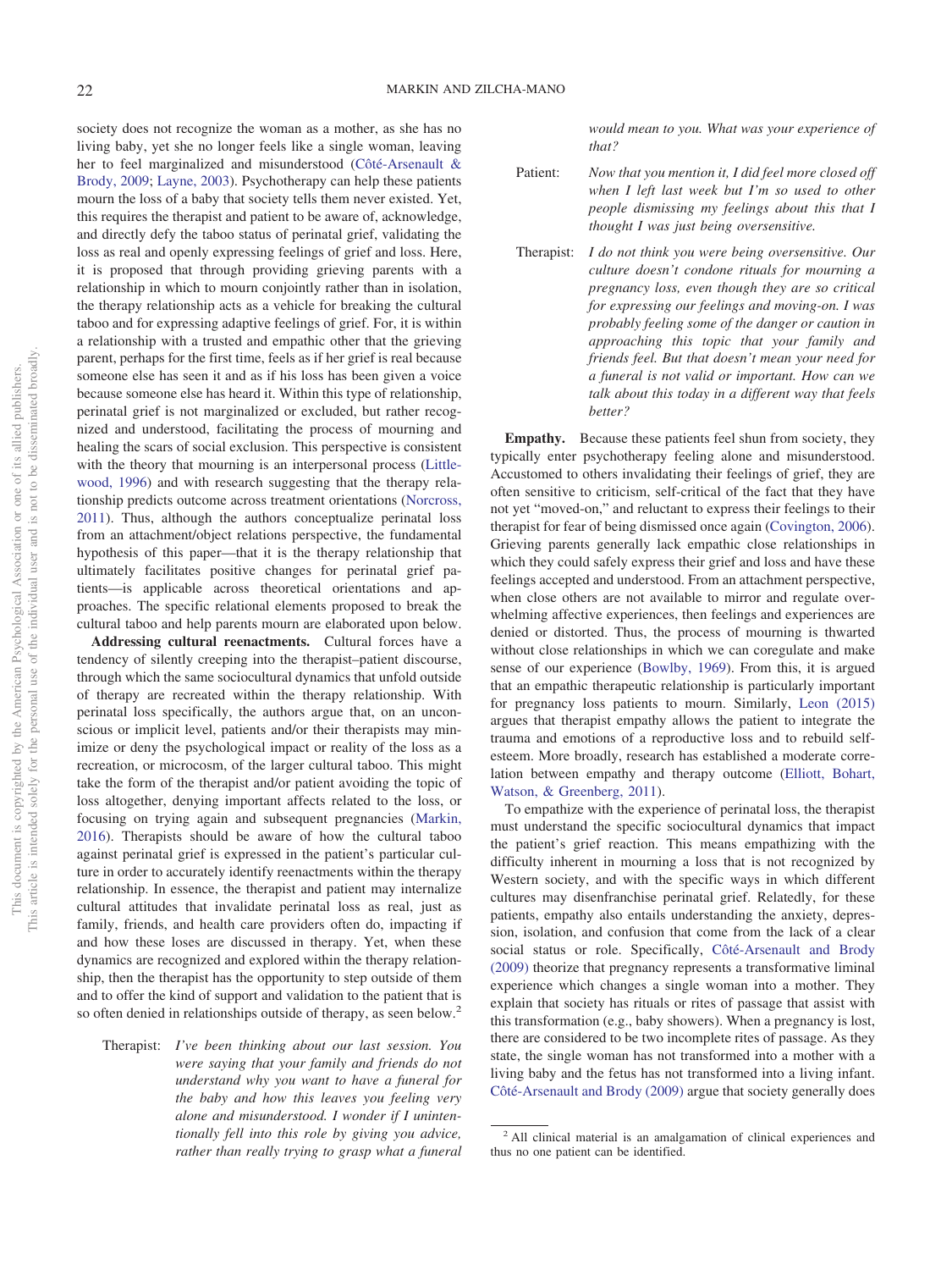not acknowledge either loss because both are between two fixed points of classification, causing confusion and anxiety. From this, after a pregnancy loss, the mother has a normal desire to be out of the liminal stage, to move through the rites of passage, and to be incorporated back into society. However, she can no longer go back to the social category she left behind, single woman, but she cannot move forward either into the new social category of mother, as expected. She is stuck in social limbo without a culturally defined social status or role [\(Côté-Arsenault & Brody, 2009\)](#page-5-11). The therapist's empathy into the impact of cultural factors on the patient's experience of loss is illustrated below.

| OK, What is "this"?<br>Living.<br>I hear so much despair and exhaustion (patient:<br>Therapist:<br>nods). What is this like for you?<br>It would be so much easier if I were dead and<br>with Sam (baby who died one hour postdelivery).<br>He is all I think about, all I want. But no, I do not<br>deserve that comfort.                                              |
|-------------------------------------------------------------------------------------------------------------------------------------------------------------------------------------------------------------------------------------------------------------------------------------------------------------------------------------------------------------------------|
|                                                                                                                                                                                                                                                                                                                                                                         |
|                                                                                                                                                                                                                                                                                                                                                                         |
|                                                                                                                                                                                                                                                                                                                                                                         |
|                                                                                                                                                                                                                                                                                                                                                                         |
| Your grief and longing for Sam are so over-<br>whelming that it feels as if it would be easier to<br>kill yourself than to feel these unbearable feel-<br>ings. (Patient: yes). All this self-loathing you are<br>carrying around on top of all this grief. No won-<br>der you imagine it would be easier to be dead, if<br>not literally than dead inside emotionally. |
| (crying). Yes, exactly. I already feel dead, like I<br>lost myself when Sam died.                                                                                                                                                                                                                                                                                       |
| Tell me more about those parts of yourself you<br>lost?                                                                                                                                                                                                                                                                                                                 |
| My old self is dead. That single happy woman<br>with hopes for the future is gone. I cannot go back<br>to her, but my image of the future "me" is dead<br>too. I do not get to be a mother like I expected. I<br>have no self. I have no role. I do not know who I<br>am.                                                                                               |
|                                                                                                                                                                                                                                                                                                                                                                         |

- Therapist: *You feel stuck because you lost your old self but there is no clearly defined new self to step into. You do not know who you are or where you belong in the world. You're not a single woman anymore but society doesn't view you as a mother either. It's like "do I even exist?"*
- Patient: *Yes, it's as if I'm already dead to the world.*
- Therapist: *An anchor lost at sea comes to my mind. Does that mean anything to you?*
- Patient: *Yes, but I imagine purgatory. I'm alone, stuck in between two places waiting to move-on*.
- Therapist: *What if you imagine me there beside you in purgatory. Tell me what it's like and maybe we can find a way out together?*

**Emotional expression.** The patient's emotional expression of grief and loss, within an empathic affect-regulating therapy relationship, is proposed to be key to treatment for perinatal grief [\(Covington, 2006\)](#page-5-1). Although there are no studies on the role of affect in the treatment of perinatal loss specifically, research suggests that emotional experiencing and expression and emotional processing are important to the outcome of psychotherapy [\(Diener,](#page-5-14) [Hilsenroth, & Weinberger, 2007\)](#page-5-14). At the heart of the taboo against perinatal grief lies a prohibition on recognizing and expressing feelings of grief and loss, as others invalidate the loss as real and minimize or deny parents' feelings. Approaching these feelings in the therapy context chips away at this taboo that thwarts parents' ability to mourn, as seen below.

- Patient: *I had lunch with my mother yesterday. It was the one year anniversary of Abby's* (baby terminated at 21 weeks gestation due to lethal abnormality) *death. I had to call her to schedule lunch. I do not think she even remembered the anniversary.*
- Therapist: *How do you feel toward your mother when you say that?*
- Patient: *I'm angry. Come on, how hard is it to remember your daughter lost a child a year ago?*
- Therapist: *That anger, it feels like it has so much to say...*
- Patient: *I'm not just angry at my mother. I'm angry at the world. I'm angry at every single doctor and nurse who never even asked how I was doing. I'm angry at every single supposed friend who didn't even call to say a simple, "I'm sorry." I'm angry at my church for not having some sort of memorial service. I'm angry at the world for expecting me to just move-on.*
- Therapist: *You feel so alone and maybe abandoned right at the time you needed others the most.*
- Patient: *Yes* (crying). *It's like when I lost Abby, I also lost the people closest to me.*
- Therapist: *So many feelings unheard by those who were supposed to hear and understand them.*
- Patient: (crying) *Yes, I feel so betrayed. What am I supposed to do with all these feelings eating away inside me if I have no one to talk to and understand?*
- Therapist: *In here with me can we look at these feeling at a pace that feels comfortable to you?*

#### **Creating Mourning Rituals**

Mourning rituals symbolize public recognition that the bereaved has suffered a loss and provide clear and customary procedures for saying good-bye. The fact that there are no culturally sanctioned mourning rituals for grieving a perinatal loss invalidates parents' grief and makes it difficult for parents to mourn [\(Côté-Arsenault &](#page-5-11) [Brody, 2009;](#page-5-11) [Covington, 2006;](#page-5-1) [Frost & Condon, 1996;](#page-5-3) [Keren,](#page-5-4) [2010;](#page-5-4) [Lang et al., 2011\)](#page-5-6). Therapists have the opportunity to col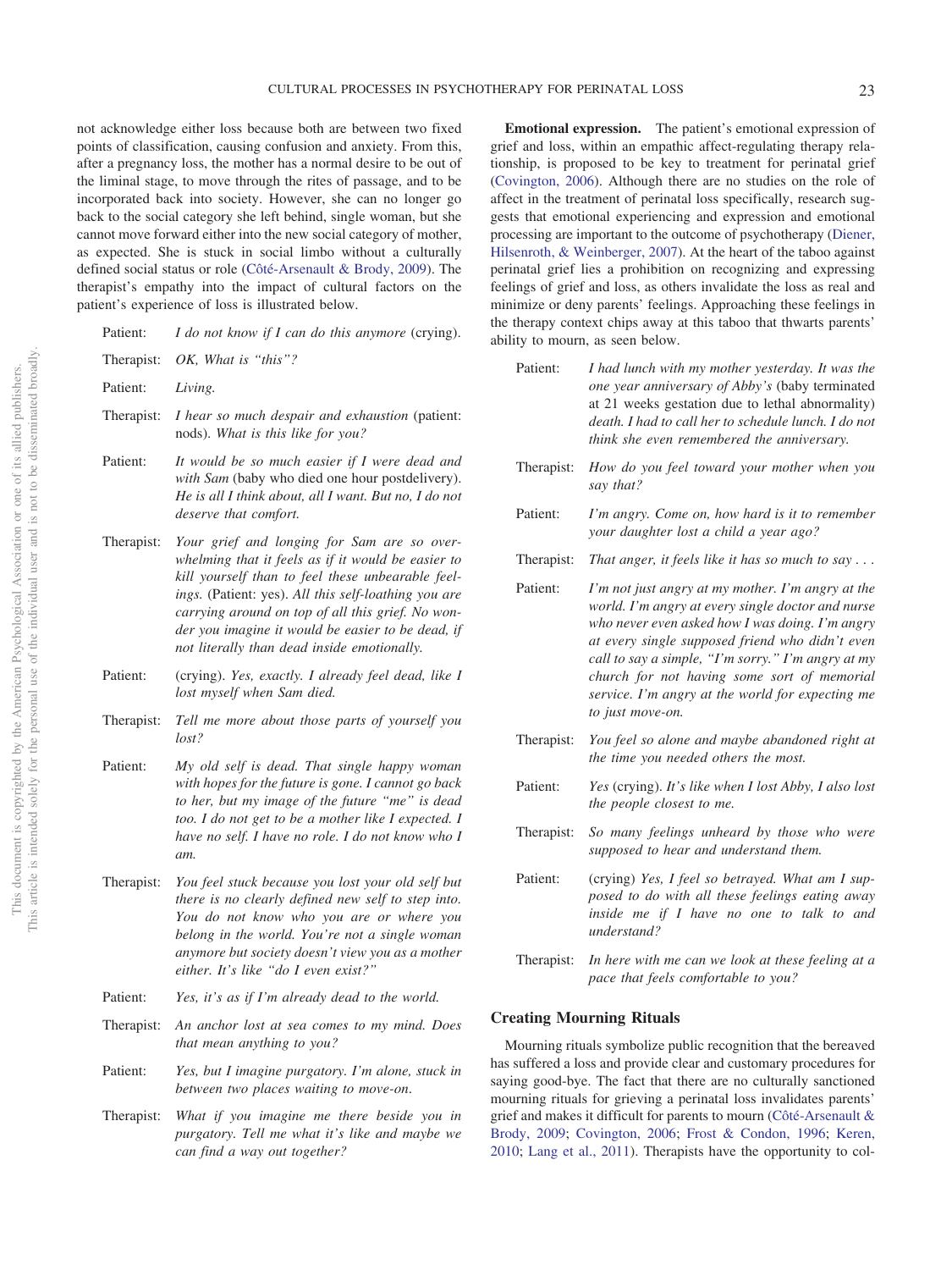laborate with these patients to create personally meaningful mourning rituals and traditions that are relevant to the patient's specific cultural context. Yet, this kind of public recognition of perinatal loss cuts at the very chord of the cultural taboo, making it feel somehow improper or "silly." In general, therapists and patients often struggle with how to mourn a loss not validated by society and for which there are no culturally sanctioned ways of mourning [\(Diamond & Diamond, 2016\)](#page-5-8). The authors suggest that it is generally helpful to create rituals and traditions that bring the patient's grief out of isolation and into a somewhat public space, wherein others are available for support, validation, and comfort. Additionally, from an attachment perspective, it is important for the mourner to find a way of internalizing and transforming his or her relationship to the deceased, rather than severing all ties to the lost object. Rituals like creating a grave site and writing letters to the lost baby help the parent to internalize the lost baby and transform the relationship [\(Diamond & Diamond, 2016\)](#page-5-8). It may be helpful to adapt culturally specific mourning rituals for other types of loses to grieving a pregnancy loss, as exemplified below.

*Shelly is a 31-year-old married Jewish American female who entered therapy after three pregnancy losses that were conceived using in vitro fertilization. Shelly's mother tragically died of cancer when she was just 11 years old. Shelly felt stuck in her depression, cycling round and round between feelings of guilt and despair, but never truly grieving. The therapist suggested that creating a mourning ritual might help Shelly to grieve her multiple losses. At first, Shelly felt it was "stupid" to have a funeral for babies that never existed. Yet, Shelly possessed a very rich fantasy of the unique personhood of each of her lost babies. The therapist inquired whether there were any rituals or traditions that helped Shelly to mourn the loss of her mother at the time of her death and whether there are currently ways in which she still feels connected to her. Shelly stated that while nothing much comforted her when her mother first passed away, she does remember feeling some relief when, during a Shiva call, family and friends sat around the dining room table telling stories of her mother and laughing as they reminisced. She now feels connected to her mother when talking to others who once knew her, recalling special moments from the past that exemplified her mother's character. The therapist reflected that this storytelling tradition is hard to recreate now since others never knew the lost babies, as they existed in Shelly's mind. The therapist explored with Shelly ways in which the spirit of the storytelling ritual could be replicated when mourning her miscarriages. Shelly decided that she would hold a funeral service with her husband and sister, where she would give a speech about how she imagined each of the lost babies. Shelly stated it would help her to mourn and move-on if she felt confident that the memory of her lost babies lived on in the minds of those people closest to her.*

#### **Attending to Within and Between Cultural Differences**

Although it has been argued that Western society as a whole invalidates perinatal grief, there are likely important within and between cultural differences pertaining to how the taboo is expressed in specific cultures and how it impacts grieving parents. Most research about the psychological impact of perinatal loss has been conducted in the United States, Western Europe, and Australia, with an underrepresentation of minorities [\(Keren, 2010\)](#page-5-4). [Keren \(2010\)](#page-5-4) points to several studies as exceptions, including a qualitative study on low-income African American couples that found that socioeconomic hardship was a risk factor and spirituality a protective factor in how couples grieve a perinatal loss [\(Kavanaugh & Hershberger,](#page-5-15) [2005\)](#page-5-15). In a small study of middle-class Indian women after perinatal loss, substantial grieving and common family blame for not producing a healthy child were reported [\(Mammen,](#page-6-3) [1995\)](#page-6-3). Lastly, among Taiwanese women, one study found that a strong social expectation that women would ensure the continuity of the family had an adverse impact on their adjustment after stillbirth [\(Hsu, Tseng, & Kuo, 2002\)](#page-5-16). In traditional Israeli-Jewish culture, women are encouraged to have large families, expecting the mother to serve as *the national womb*, and the society generally shows less tolerance for pregnancy loss and infertility issues. Sociological research suggests that this is for demographic reasons, as a long history of persecution and traumatic loss has led to the understandable cultural pressure to produce Jewish children to keep the religion and culture alive [\(Guilat, 2011\)](#page-5-17). Israeli society is becoming more aware of the potential negative consequences of certain traditional attitudes around perinatal loss, and, starting in 2014, parents of stillborn babies or fetuses that died toward the end of pregnancy are permitted to participate in funerals. These within and between cultural differences point to the important role that cultural attitudes play in a parent's response to perinatal loss. Cultural beliefs about motherhood, a woman's role in the family, religion, medicine, and death, are all likely to influence society's response to pregnancy loss and thus a parent's grief response and psychological adjustment.

## **Therapist Attitudes**

The first author was recently giving a talk to a group of experienced clinicians, where she stressed the devastating impact that even an early term loss can have on parents. One therapist in attendance remarked, quite honestly, that he never thought about the grief that someone may experience after a pregnancy loss and wondered out loud why this never had occurred to him. We do not believe that this brave clinician was alone in his unconscious denial of perinatal grief, nor do we believe that his lack of understanding in this area was a reflection of his overall lack of empathy or insightfulness. Rather, as therapists, we too are products of our culture and absorb the cultural denial around perinatal grief. This denial has profound implications for therapy because feelings of grief and loss may go altogether undetected and not processed during the course of treatment. Although we lack research on therapist attitudes toward perinatal loss, research on nurses' attitudes and the impact of these attitudes on patients may inform future psychotherapy research. It has been reported that, more often than not, bereaved parents receive inappropriate or insensitive care following a perinatal death from health care providers [\(Joanna](#page-5-18) [Briggs Institute, 2006\)](#page-5-18). For example, in one qualitative study, [Lang et al. \(2011\)](#page-5-6) found that parents grieving a perinatal loss felt that health care professionals minimized their grief and treated their loss as a medical event, treated the loss as if it was not significant, and made insensitive comments. These findings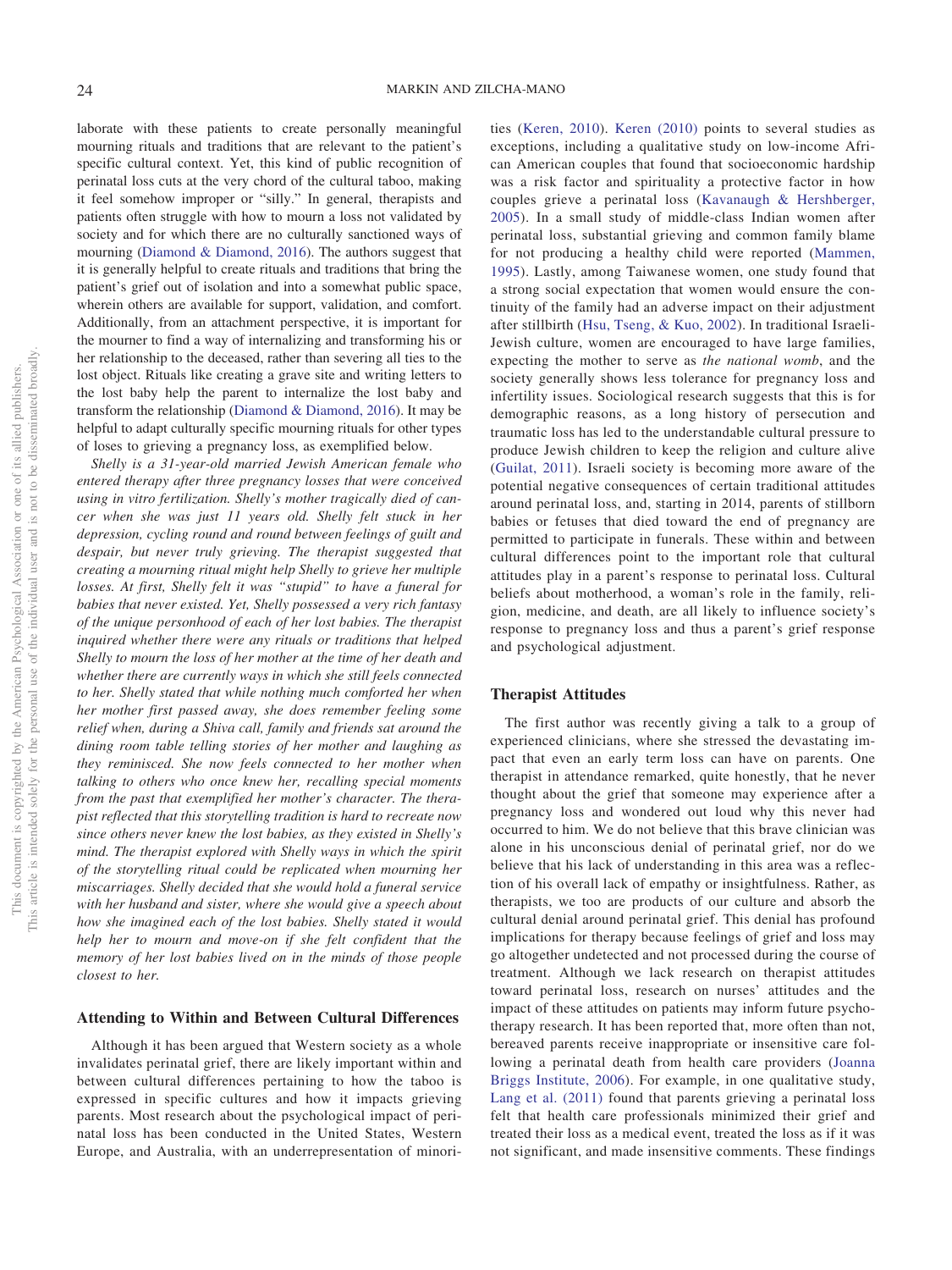suggest that therapists should examine their attitudes toward perinatal loss to sensitively respond to patients.

#### **Suggestions, Limitations, and Future Directions**

A culturally sensitive manner of working with parents who have suffered perinatal loss includes conscious and ongoing reflection about the cultural contexts and biases of both the therapist and patient. Therapists should seek to better understand their own as well as their patients' cultural attitudes toward death in general and pregnancy loss specifically, as well as toward womanhood and motherhood, all of which play a role in how society responds to perinatal loss. It should be noted that no communication about this topic is free of cultural effects, including the paper at hand, which is written by two women who are mothers to young children and from specific cultural backgrounds. Lack of space precludes a discussion of elective abortions due to special considerations. Varying treatment modalities, such as couples or family therapy, were not addressed and should be explored in the future. We chose to focus on individual therapy, particularly with the mother, because it is often the grieving mother in heterosexual couples who presents first to treatment. Future work should address psychotherapy for perinatal grief among same-sex couples. Additionally, future work should explore culturally sensitive treatments for perinatal grief from different theoretical perspectives. For example, the ways in which the relational guidelines proposed in this paper are expressed in the therapy room may vary greatly between treatment orientations and even between therapists within the same orientation. Still, the proposed relational approach to the treatment of perinatal grief is of great clinical importance to therapists of all theoretical orientations, for it is within a corrective experience with the therapist that the patient's relational needs for mourning are met.

#### **Conclusion**

Taboos are in the business of secret keeping. These cultural prohibitions serve to protect some social value that, if broken, would undermine the social fabric. This is why individuals who break a taboo are shunned from the group, because they hold some "truth" that threatens the social order. With perinatal loss specifically, its taboo status represents its very significance and importance [\(Layne, 2003\)](#page-5-5). For Western society to validate this kind of loss as real would mean confronting us all with the depth of human fragility and immortality, as the boundary between life and death is instantly broken when a pregnancy is lost. Removing the taboo would challenge our culture's reliance on medical technology and our need to believe that medicine and science make us invincible from this kind of harrowing loss, when, in fact, despite all of our scientific advancements, life and death remain largely outside of our control [\(Côté-Arsenault & Brody, 2009\)](#page-5-11). Lastly, it would challenge the cultural mythology that pregnancy and new motherhood are always idyllic periods in a woman's life and face us with the sometimes painful realities of motherhood. Although these taboos protect society from uncomfortable truths, this shelter comes at a great cost to grieving parents who are forced to mourn in silence and isolation. Psychotherapy has the opportunity to offer these patients what society has taken from them, a caring and empathic relationship in which to mourn.

#### **References**

- <span id="page-5-0"></span>Bowlby, J. (1969). *Attachment and loss* (2nd ed.). New York, NY: Basic Books.
- <span id="page-5-11"></span>Côté-Arsenault, D., & Brody, D. (2009). Pregnancy as a rite of passage: Liminality, rituals & communitas. *Journal of Prenatal & Perinatal Psychology & Health, 24,* 69 – 87. [https://birthpsychology.com/journals/](https://birthpsychology.com/journals/volume-24-issue-2) [volume-24-issue-2](https://birthpsychology.com/journals/volume-24-issue-2)
- <span id="page-5-1"></span>Covington, S. N. (2006). Pregnancy loss. In S. N. Covington & L. H. Burns (Eds.), *Infertility counseling: A comprehensive handbook for clinicians*. New York, NY: Parthenon.
- <span id="page-5-8"></span>Diamond, D. J., & Diamond, M. O. (2016). Understanding and treating the psychosocial consequences of pregnancy loss. In A. Wenzel (Ed.), *The Oxford handbook of perinatal psychology*. New York, NY: Oxford University Press.
- <span id="page-5-14"></span>Diener, M. J., Hilsenroth, M. J., & Weinberger, J. (2007). Therapist affect focus and patient outcomes in psychodynamic psychotherapy: A metaanalysis. *The American Journal of Psychiatry, 164,* 936 –941. [http://dx](http://dx.doi.org/10.1176/ajp.2007.164.6.936) [.doi.org/10.1176/ajp.2007.164.6.936](http://dx.doi.org/10.1176/ajp.2007.164.6.936)
- <span id="page-5-7"></span>Doka, K. J. (1989). Disenfranchised loss. In K. J. Doka (Ed.), *Disenfranchised grief: Recognizing hidden sorrow*. Lexington, MA: Lexington Books D. C. Health & Co.
- <span id="page-5-13"></span>Elliott, R., Bohart, A. C., Watson, J. C., & Greenberg, L. S. (2011). Empathy. *Psychotherapy, 48,* 43– 49. [http://dx.doi.org/10.1037/](http://dx.doi.org/10.1037/a0022187) [a0022187](http://dx.doi.org/10.1037/a0022187)
- <span id="page-5-3"></span>Frost, M., & Condon, J. T. (1996). The psychological sequelae of miscarriage: A critical review of the literature. *Australian and New Zealand Journal of Psychiatry, 30,* 54 – 62. [http://dx.doi.org/10.3109/](http://dx.doi.org/10.3109/00048679609076072) [00048679609076072](http://dx.doi.org/10.3109/00048679609076072)
- <span id="page-5-17"></span>Guilat, Y. (2011). Motherhood and nationalism: the voices of women artists in bereavement and remembrance discourses. *Israel,* 18 –34.
- <span id="page-5-16"></span>Hsu, M. T., Tseng, Y. F., & Kuo, L. L. (2002). Transforming loss: Taiwanese women's adaptation to stillbirth. *Journal of Advanced Nursing, 40,* 387–95. <http://dx.doi.org/10.1046/j.1365-2648.2002.02386.x>
- <span id="page-5-10"></span>Hutti, M. (1992). Parents' perceptions of the miscarriage experience. *Death Studies, 16,* 401– 415. <http://dx.doi.org/10.1080/07481189208252588>
- <span id="page-5-18"></span>Joanna Briggs Institute. (2006). *Literature review on bereavement and bereavement care*. Aberdeen, Scotland: The Joanna Briggs Collaborating Centre.
- <span id="page-5-15"></span>Kavanaugh, K., & Hershberger, P. (2005). Perinatal loss in low-income African American parents. *Journal of Obstetric, Gynecologic, and Neonatal Nursing, 34,* 595– 605. <http://dx.doi.org/10.1177/0884217505280000>
- <span id="page-5-4"></span>Keren, M. (2010). Perinatal loss: Its immediate and long-term impact on parenting. In S. Tyro, M. Keren, H. Herrman, & J. Cox (Eds.), *Parenthood and mental health: A bridge between infant and adult psychiatry*. West Sussex, UK: Wiley-Blackwell. [http://dx.doi.org/10.1002/](http://dx.doi.org/10.1002/9780470660683.ch15) [9780470660683.ch15](http://dx.doi.org/10.1002/9780470660683.ch15)
- <span id="page-5-6"></span>Lang, A., Fleiszer, A. R., Duhamel, F., Sword, W., Gilbert, K. R., & Corsini-Munt, S. (2011). Perinatal loss and parental grief: The challenge of ambiguity and disenfranchised grief. *Omega: Journal of Death and Dying, 63,* 183–196. <http://dx.doi.org/10.2190/OM.63.2.e>
- <span id="page-5-5"></span>Layne, L. L. (2003). *Motherhood lost: A feminist account of pregnancy loss in America*. New York, NY: Routledge.
- <span id="page-5-12"></span>Leon, I. G. (2015). Pregnancy and loss counseling. In S. Covington (Ed.), *Fertility counseling: Clinical guide and case studies*. New York, NY: Cambridge University Press. [http://dx.doi.org/10.1017/](http://dx.doi.org/10.1017/CBO9781107449398.017) [CBO9781107449398.017](http://dx.doi.org/10.1017/CBO9781107449398.017)
- <span id="page-5-9"></span>Lin, S. X., & Lasker, J. N. (1996). Patterns of grief reaction after pregnancy loss. *American Journal of Orthopsychiatry, 66,* 262–271. [http://dx.doi](http://dx.doi.org/10.1037/h0080177) [.org/10.1037/h0080177](http://dx.doi.org/10.1037/h0080177)
- <span id="page-5-2"></span>Littlewood, J. (1996). Grief as an interpersonal process. *Progress in Palliative Care, 4,* 178 –180. [http://dx.doi.org/10.1080/09699260.1996](http://dx.doi.org/10.1080/09699260.1996.11746755) [.11746755](http://dx.doi.org/10.1080/09699260.1996.11746755)